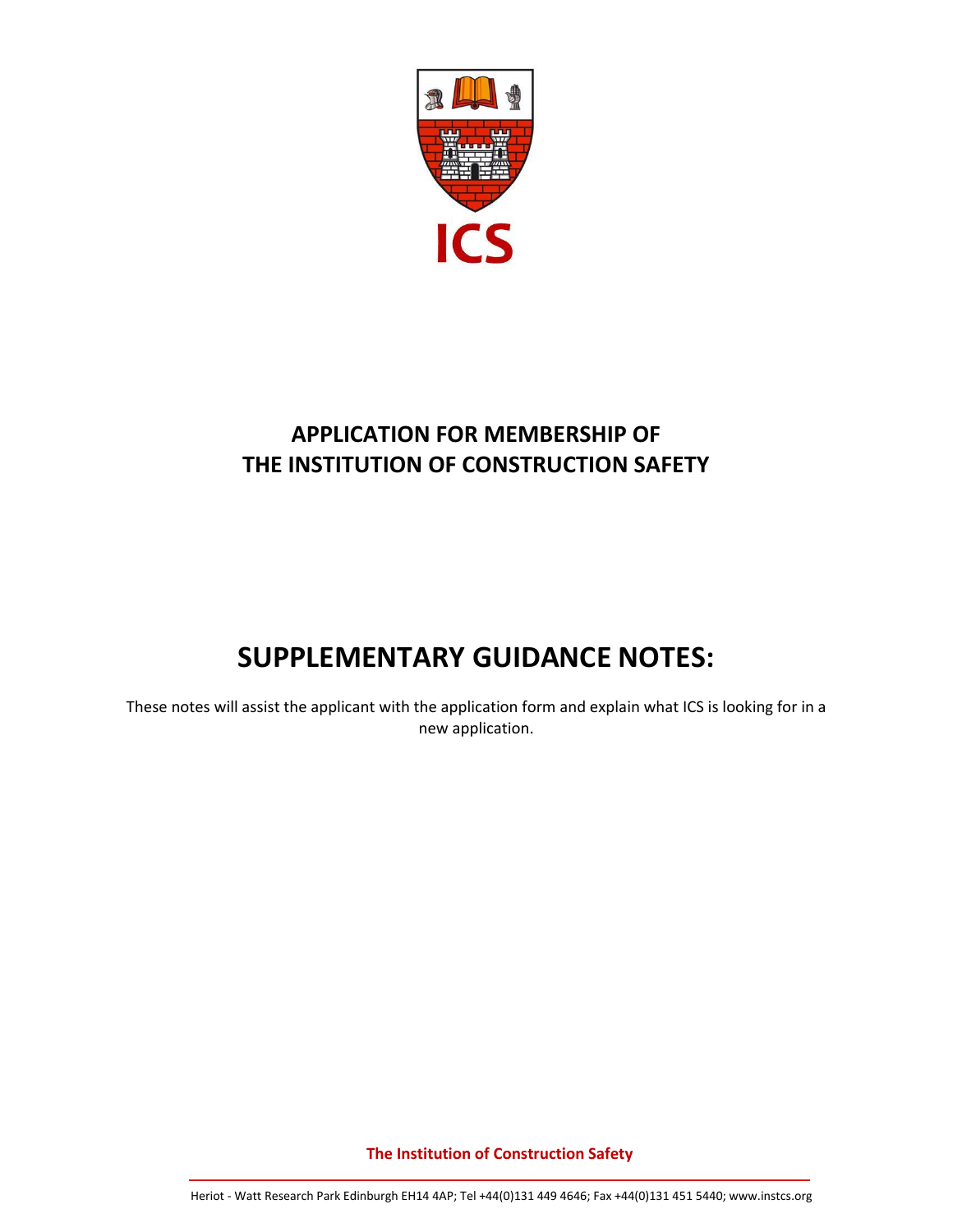

#### **1.0 Routes to Membership – practitioners**

1.1 Basic Requirements for Associate and full Memberships – see section 2 for further detail.



1.2 The two principal Individual Membership levels for Design and Construction Health and Safety Practitioners are Associate and Member. Both categories require evidence of Skills, Knowledge and Experience, qualification and training, but Members will be assessed, as part of the application process, to establish their capability to deliver CDM2015 dutyholder and non-statutory role services. This will entail providing evidence of suitable CDM specific training and appropriate sector specific experience.

1.3 It is up to Members to determine their sector specific skills knowledge and experience when offering services. ICS will carry out assessments based on verified evidence submitted with the application.

1.4 Each full Individual Member will be included in a searchable database on the ICS website.

1.5 Associate Members will be encouraged and assisted, where possible, to attain full Member status.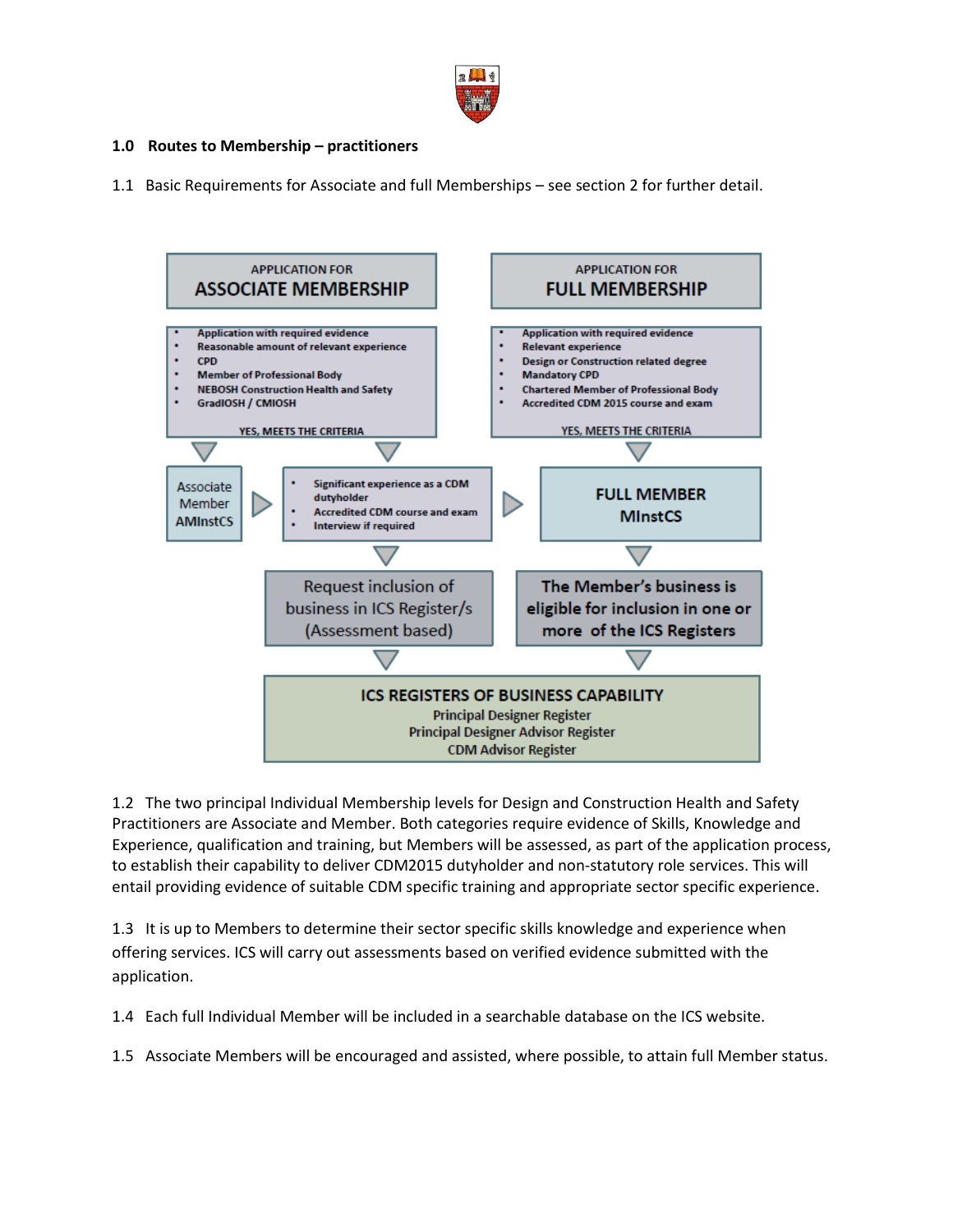

1.6 Individual Members can request that their business is included in one or more of the ICS Registers. A business on an ICS Register, and each branch office, must have an underpinning ICS Member.

1.7 The CDM definition of "designers" is wide and non-specific. For example, it is not necessary to have a formal qualification to be a designer. The qualifying factor is to be a designer in business. The ICS Principal Designer Register is open to all practitioners who are ICS Members and part of a design business operating within the construction industry.

1.8 ICS recognises that there is a requirement within the industry for support to designer businesses that do not have the skills, knowledge and experience to carry out the Principal Designer duties. The ICS Principal Designer Advisor Register is open to all ICS Member's businesses which are part of a health and safety consultancy business operating within the construction industry.

1.9 ICS recognises that there is a requirement within the industry for support to Clients who do not have the skills, knowledge and experience to carry out the Client's duties role. The ICS Client Advisor Register is open to all practitioners who are ICS Member's businesses which are either part of a design business or part of a health and safety consultancy business operating within the construction industry.

1.10 All Membership levels and Registers.

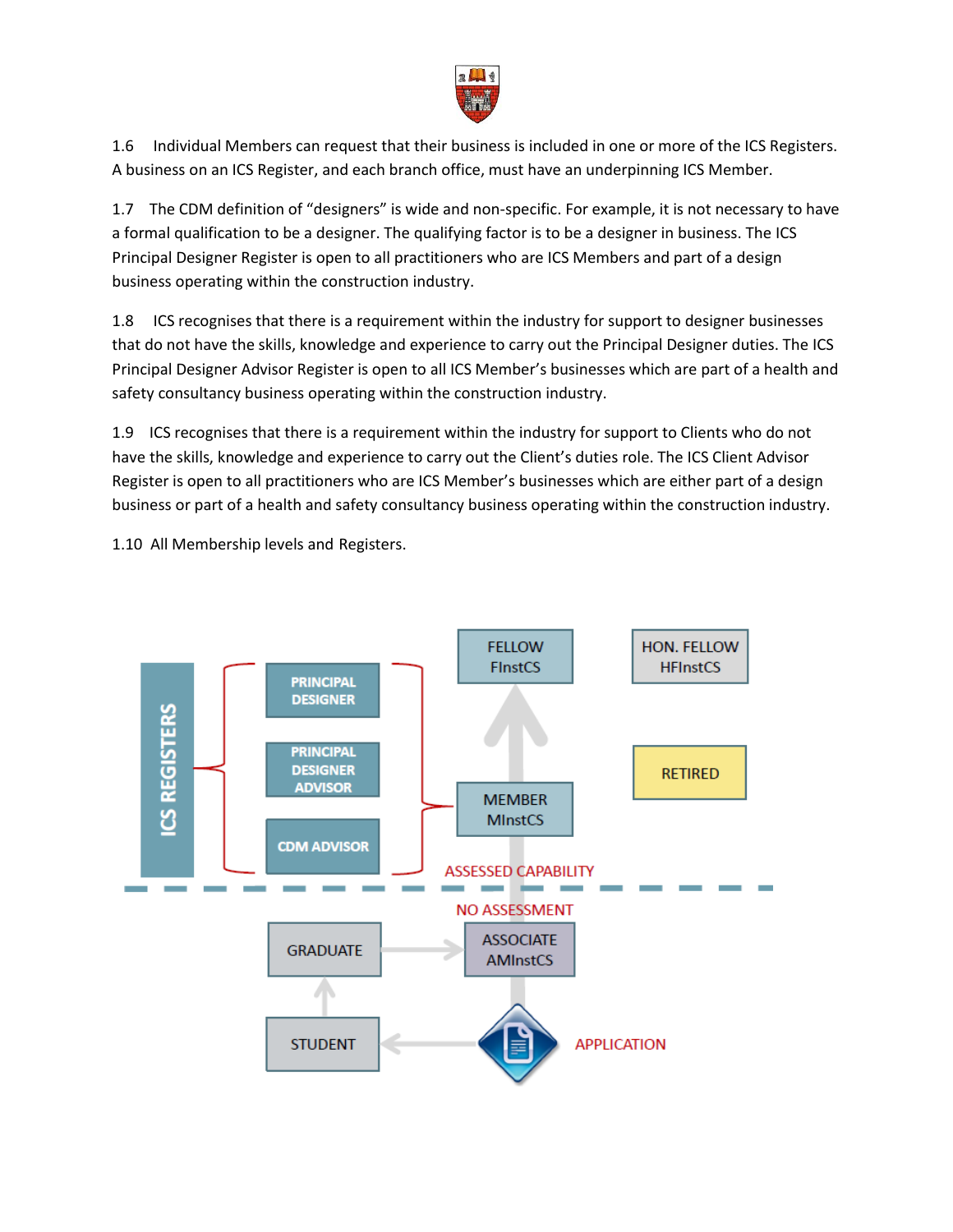

#### **2.0 ICS Individual Membership categories**

### **Categories of Membership**

#### **Fellow (FInstCS)**

Awarded to Members of the Institution who have demonstrated a high level of skills, knowledge and experience and can provide evidence of contributions to Design Risk Management and Construction Health and Safety through leadership, production of papers, articles, research papers and publications which develop and advance thinking on Design and Construction Risk Management.

#### **Member (MInstCS)**

Awarded to Construction Industry professionals who can demonstrate the following:

- That they hold a professional or vocational qualification in a design or construction discipline;
- Are Members of a professional body through which they can demonstrate a commitment to maintaining CPD (a minimum of 10 hours CPD on Health and Safety topics is recommended to maintain membership and inclusion in an ICS Register);
	- **or**

can demonstrate a commitment to CPD through attendance records (a minimum of 10 hours CPD on Health and Safety topics is recommended to maintain membership and inclusion in the ICS Register); *Applicants are requested to submit their last 2 years CPD attendance record with their application. Most professional institutes require a minimum of 35 hours CPD per annum.*

- Have demonstrable experience as a Health and Safety practitioner;
- Have satisfactory work experience in design or construction;
- Can demonstrate a commitment to improving safety;
- Have attended appropriate training usually a 2-day course with examination on CDM 2015 and the role of CDM duty holders by an approved training provider.

 Applicants who may not have a professional or vocational qualification, but can demonstrate their knowledge and experience along with the following specific requirements may be eligible and would, in addition to criteria above, submit the following with their application:

- A CV describing relevant experience;
- Confirmation of any relevant construction qualifications;
- Confirmation of courses attended;
- Demonstration of membership of relevant construction institute such as ABE, CIBSE, CIOB, etc whose members abide by a Code of Conduct.

When a Member has **demonstrated** capability, through assessment by experienced assessors, to carry out CDM 2015 duties and non-statutory roles relating to CDM 2015 they are accredited by ICS and their name can be included in one or more of the ICS Registers.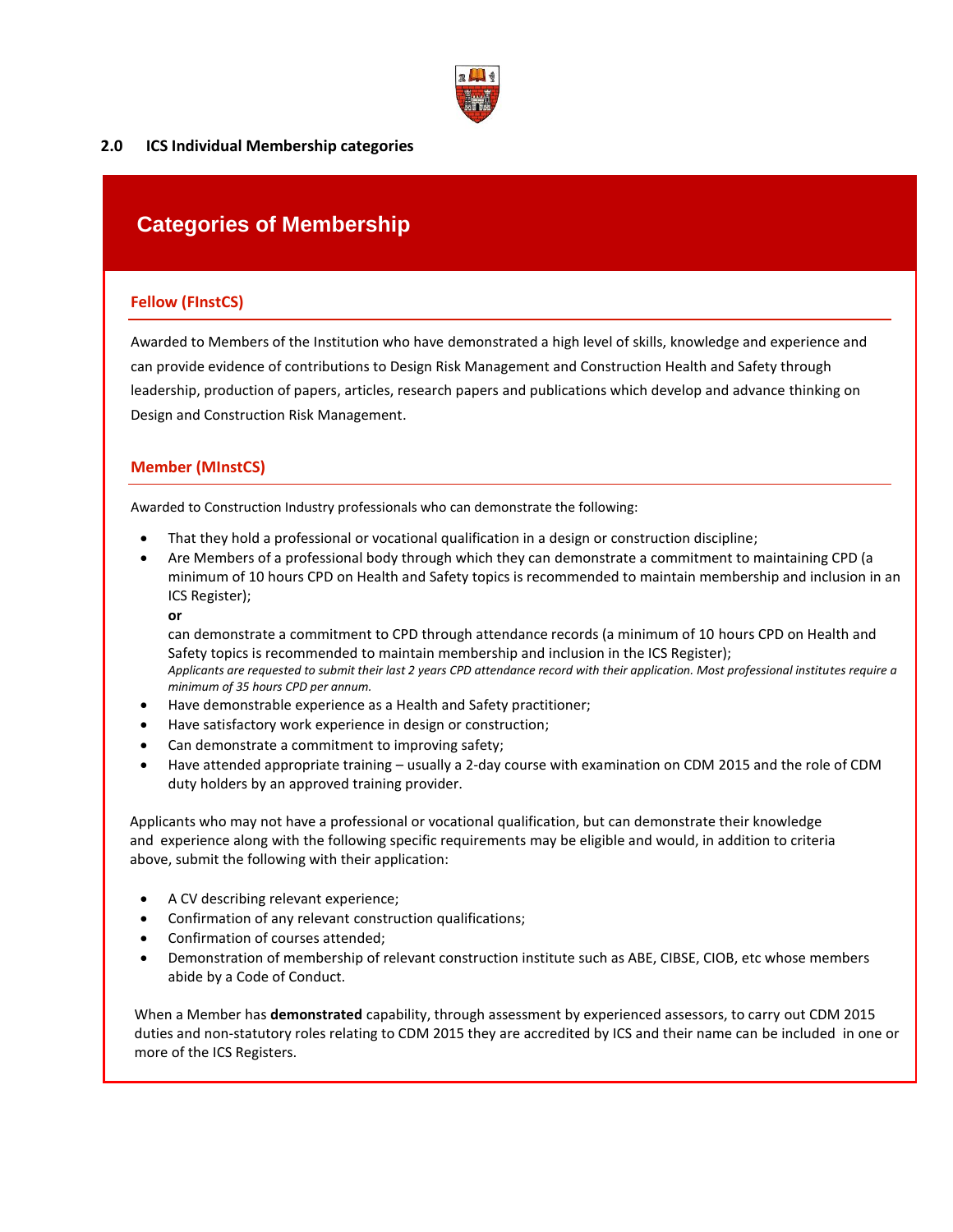

#### **Associate Member (AMInstCS)**

 Awarded to those who do not meet all the requirements for full Membership but are working in health and safety and are committed to improving construction safety. In certain cases, Associate Members who are suitably qualified can be included in the ICS Registers.

#### **Retired (RMInstCS)**

 Awarded to those who no longer wish to practice but wish to keep in touch with the Institution and the profession.

#### **Honorary Fellow (HFInstCS)**

 Awarded by a special resolution of the Membership Committee to professionals from other industries who have made a significant contribution to safety in the Construction Industry or to furthering the achievements of the Institution and its members.

#### **Graduate**

 Open to graduates from full time or vocational education who are starting in employment and wish to broaden their knowledge of design and construction health and safety Risk Management and are committed to improving safety in the Construction Industry.

#### **Student**

 Open to full-time students who wish to broaden their knowledge of design and construction health and safety Risk Management and are committed to improving safety in the Construction Industry.

#### **Businesses listed in the ICS Registers**

Members can request that their businesses are included in one or more of the ICS registers.

 Individual members and businesses on an ICS Register will be issued with a certificate of membership. Certificates remain the property of ICS and must be returned to ICS should the individual cease to be a member for whatever reason.

#### **Membership Fees**

| THE INITIAL ADDITIONATION TEES AND ANNUAL CHAPTER TOF INCHIDE SIND AFT. |       |                                                      |          |
|-------------------------------------------------------------------------|-------|------------------------------------------------------|----------|
| <b>Individual Membership</b>                                            | Fee £ | Additional Fee for assessment of business capability | Register |
|                                                                         |       | (organisational capability) if requested             |          |
| Fellow                                                                  | 145   | Assessment for inclusion in the ICS Registers        | 440      |
| Member                                                                  | 135   | Assessment for inclusion in the ICS Registers        | 440      |
| Associate                                                               | 105   |                                                      |          |
| Graduate                                                                | 25    |                                                      |          |
| Retired                                                                 | 25    |                                                      |          |
| Student                                                                 | free  |                                                      |          |
|                                                                         |       |                                                      |          |

The initial application fees and annual charges for membership are:

 The full amount should be submitted with the application form. An administration fee of £50.00 is included in the Initial Member application fee. In the event of an application being unsuccessful this is non-refundable.